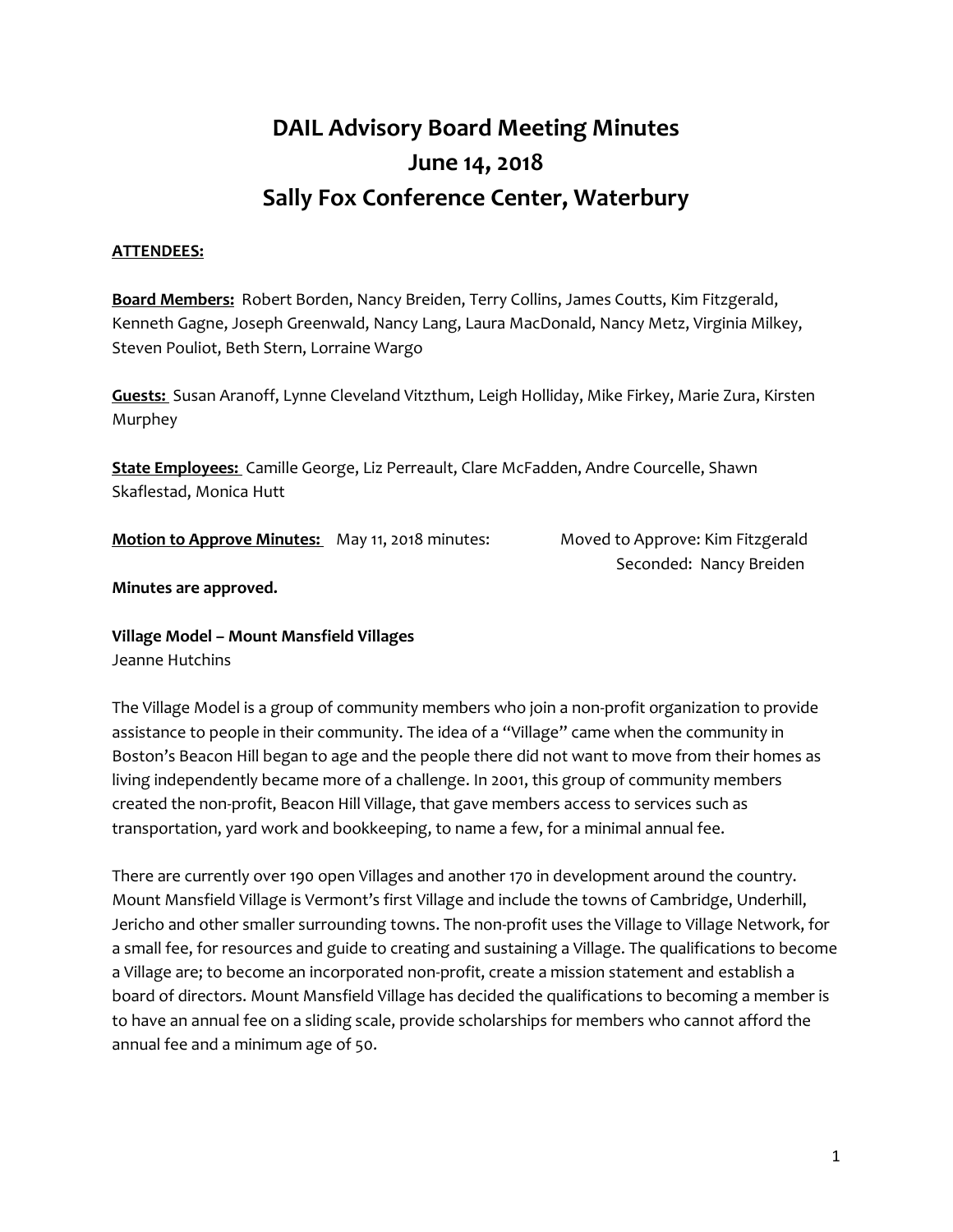Mount Mansfield Villages will be supported mostly by volunteers with one part-time employee with an anticipated annual budget of \$65,000.00 to \$70,000.00 to pay for services and operating costs. Fundraising, endowments, grants and annual fees will be instrumental in providing the money needed to operate the Villages.

Some of the work the group has done to date in preparation for the creation of the Mount Mansfield Villages is to approach local select boards and rotary clubs to pitch the idea. A survey was created that was given out at town meetings and outreach was done on public community forums like Front Porch Forum. The most needed services identified from the survey was looking for help around the house and wanting a friendly visitor.

The Village model does not provide its members housing, a community center, case management or medical services. The Village model's intent is to organize, vet and provide the communities resources in a way that is accessible to their members. Also, by charging a fee for these services, people tend to reach out for help more often than if it were a free service. Frequently people's pride prevents them from asking for assistance. However, if they pay a fee they feel they have a right to the services.

# **Board Business**

Camille George, Deputy Commissioner and Advisory Board Members

# **Older Vermonters Act Working Group Appointments**

The act (H.608) to create an Older Vermonters working group passed and now the Department of Disabilities, Aging and Independent Living (DAIL), as the State Unit on Aging, is charged with forming this working group to, "develop recommendations for an Older Vermonters Act aligned with the federal Older Americans Act, the Vermont State Plan on Aging, and the Choices for Care program. The working group shall address the value of older Vermonters to the fabric of the State's communities, as well as the service and support needs that older Vermonters may have."

The working group will consist of the following 18 people:

- 1. DAIL Commissioner or designee who will chair (Camille George, Deputy Commissioner)
- 2. the Director of Health Promotion and Disease Prevention at the Department of Health or designee
- 3. the Commissioner of Labor or designee
- 4. the Attorney General or designee
- 5. the Executive Director of the Vermont Association of Area Agencies on Aging or designee
- 6. the State Long-term Care Ombudsman
- 7. the Director of Vermont Associates for Training and Development or designee
- 8. a representative of the Vermont Association of Adult Day Services, appointed by the Association
- 9. a representative of home health agencies, appointed jointly by the VNAs of Vermont and Bayada Home Health Care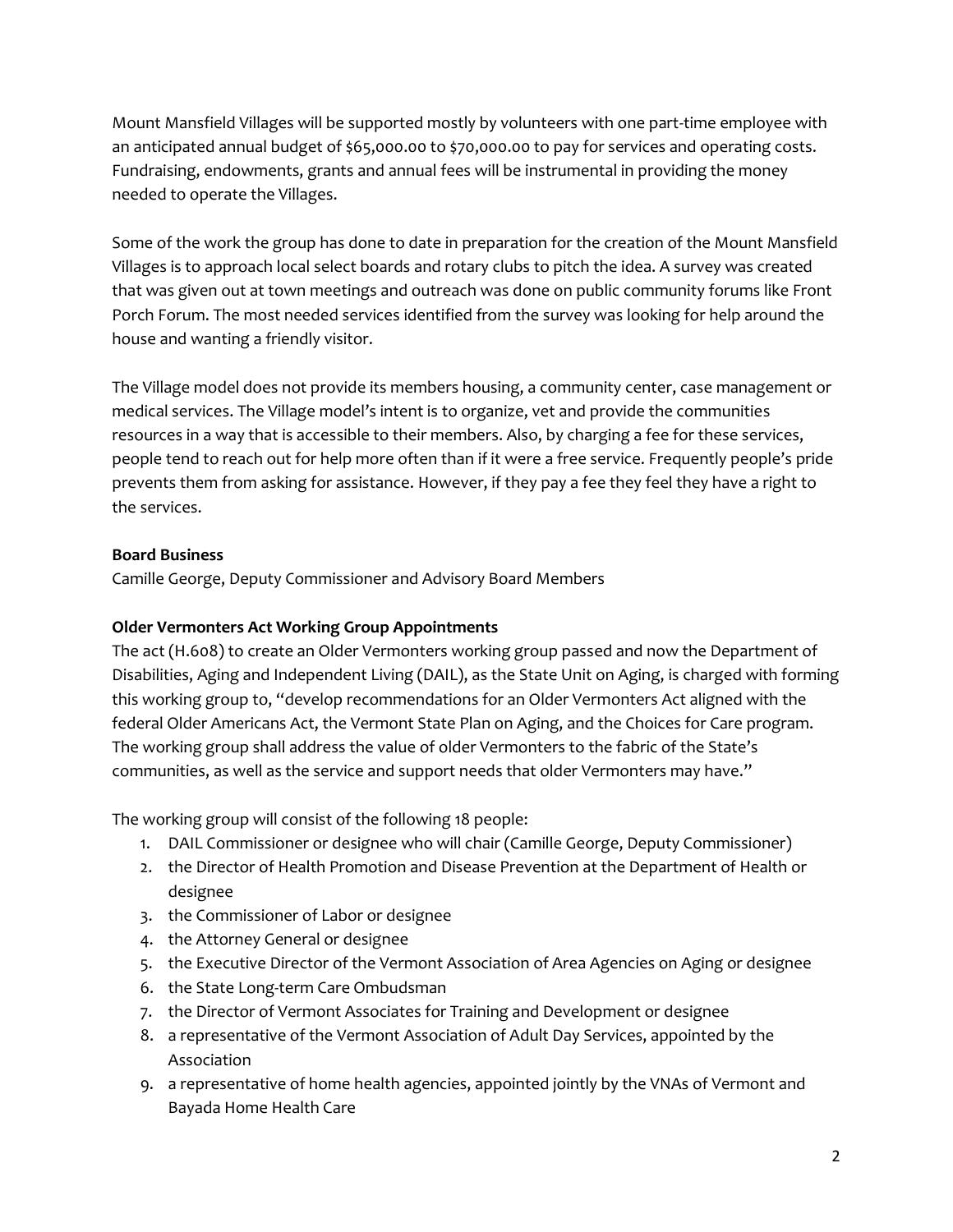- 10. a representative of long-term care facilities, appointed by the Vermont Health Care Association
- 11. the Director of the Center on Aging at the University of Vermont or designee
- 12. a representative of the Vermont Association of Senior Centers and Meal Providers, appointed by the Association
- 13. the Executive Director of the Alzheimer's Association, Vermont Chapter, or designee
- 14. the Director of Support and Services at Home or designee
- 15. two older Vermonters form different regions of the State, appointed by the Advisory Board
- 16. two family caregivers of older Vermonters, one of whom is a family member of an older Vermonter and one of whom is an informal provider of in-home and community care, appointed by the Advisory Board

As indicated by the Act's membership requirements, the DAIL Advisory Board is asked to appoint 4 members. There was interest from some board members to be considered for these appointments. After some discussion, Ken Gagne moved to ask the Advisory Board who would like to make appointments now or wait until the Advisory Board has gathered all interested parties and vote on appointments in July?

All those in favor of appointing working group members now: 5 members voted yay All those in favor of waiting until the July board meeting to appoint members: 7 members voted yay.

The Advisory Board will vote on appointments at the July meeting.

Deputy Commissioner George and Liz Perreault will send instructions on how to apply for consideration for appointment by the DAIL Advisory Board to the Older Vermonters Act Working Group to DAIL Advisory Board. This information will also be sent to the DAIL Advisory Board other interested parties email group and posted on DAIL's website. Advisory Board members are also encouraged to share with anyone they think would be interested. All who are interested are asked to submit a short description of who they are and why they are interested in becoming a member of the OVA working group. This application is due to the DAIL Commissioner's office by June 28<sup>th</sup>. Liz Perreault will compile the applications for the Advisory Board to review and vote on at the next scheduled Advisory Board meeting on July 12.

Once all members are identified, the working group will have its kick-off meeting on **Friday, September 7, 2018 from 10:00 a.m. – 12:30 p.m.** here at the Waterbury State Office Complex. Meetings will then follow every other month for about one year. The working group will dissolve when the report for the legislature is finalized by fall, 2019.

# **Nursing Home Oversight Working Group Appointments**

The act (H.921) relating to nursing home oversight was passed and now DAIL is required to create and oversee the Nursing Home Oversight Working Group. This working group's charge is to examine the oversight of nursing homes in Vermont, including financial stability and licensing criteria, in order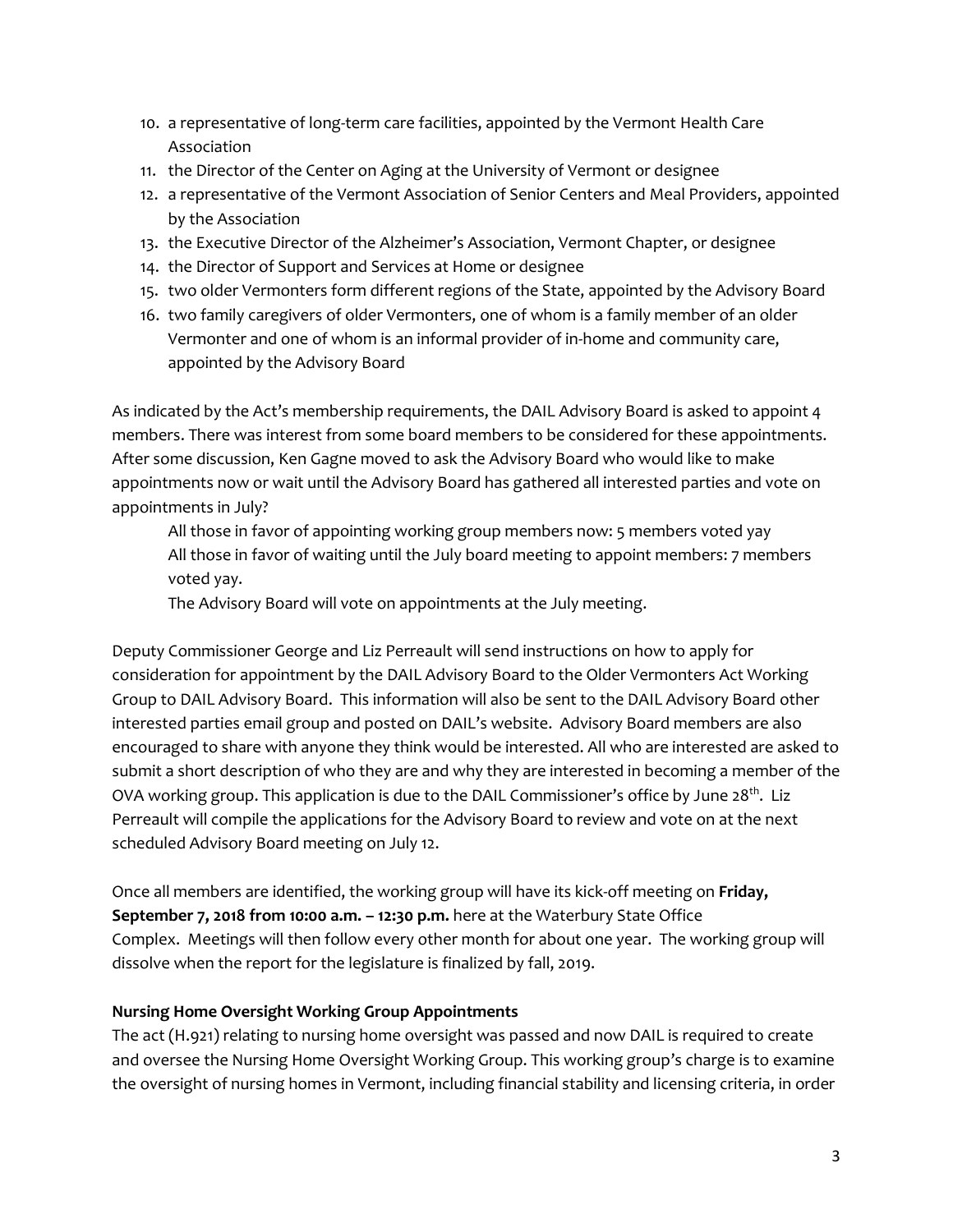to ensure the provision of high-quality services and a safe and stable environment for nursing home residents.

The membership of the working group will include the following 8 people:

- 1. the Commissioner of DAIL or designee who will chair (Monica Hutt, Commissioner)
- 2. the Director of Division of Licensing and Protection in DAIL or designee
- 3. the Director of the Division of Rate Setting in the Agency of Human Services (AHS) or designee
- 4. the Vermont Attorney General or designee
- 5. the State Long-Term Care Ombudsman or designee
- 6. a representative of the Vermont Health Care Association
- 7. a member of the DAIL Advisory Board selected by the Board
- 8. a nursing home owner or administrator appointed by the Commissioner

As of July 1, 2018, "the Secretary of Human Services shall develop a process by which the Agency of Human Services shall accept and review applications for transfers of ownership of nursing homes in lieu of the certificate of need process…" This interim review process will continue until the working group crafts a process that is adopted by the legislature.

It was suggested that Christine Scott might make a good appointment based on extensive knowledge and experience working in both large and small nursing home settings and in different roles. Deputy Commissioner George did reach out to her and she indicated an interest in serving on this role. It was noted that there is already a seat for a nursing home owner or administrator appointed by the Commissioner and that she might fit that role as well. It was noted that that seat might be filled a person representing larger ownership/facilities and that it would be good to have balance with smaller ownership/facilities. It was also noted that there did not appear to be any representation from actual nursing home residents and/or families and that a consumer representative might be able to fill the DAIL Advisory Board appointment. For this kind of role, Diane Novak was suggested as a possible DAIL Advisory Board representative.

After lengthy discussion, Kim Fitzgerald made the motion to offer the DAIL Advisory Board slot to Diane Novak first and if Diane declines, offer the position to Christine Scott. Steve Pouliot seconded the motion. The vote was taken, and the motion was passed.

Robert Borden will contact both Diane and Christine to make the offer. Once he has their answers, Robert will contact Deputy Commissioner George. If neither accepts, the question will be brought back to the advisory board at the July 12 meeting.

#### **Board Membership Updates**

Earlier this spring, James Dean resigned from the board. He was serving as an extra representative of an older person. His position was an additional seat beyond the required minimum of 19 members and is not a required seat.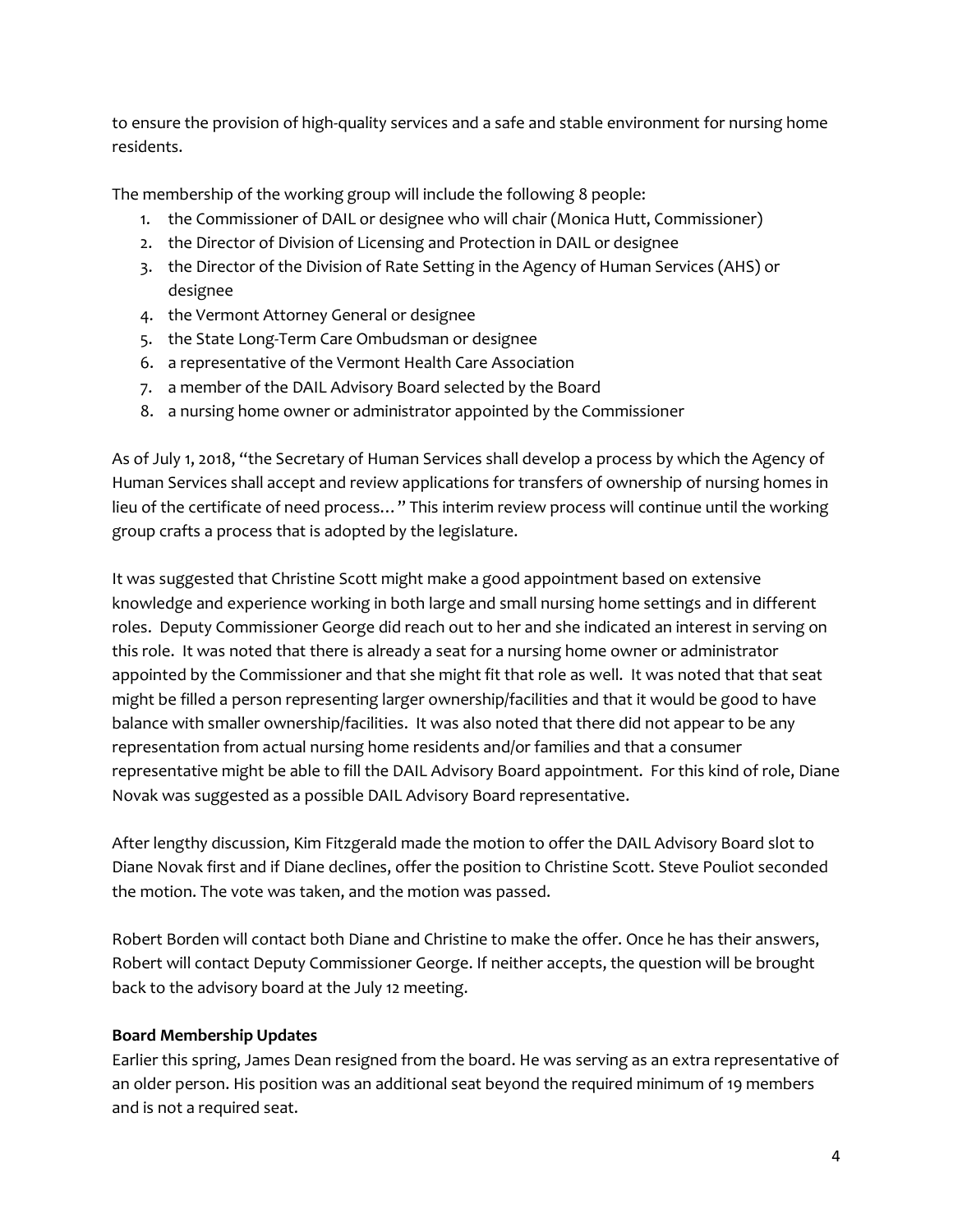Martha Richardson has left the Alzheimer Association to work for Bayada in the Southeastern part of the state. Deputy Commissioner George is still in discussion with her about her continuation on the board.

#### **CMS Home and Community Based Services and Rules**

Andre Courcelle (ASD), Clare McFadden (DDSD) and Shawn Skaflestad (AHS)

The new Home and Community Based Services (HCBS) settings rules took effect on March 17, 2014 and on May 9, 2017 Centers for Medicaid and Medicare Services (CMS) extended the due date to March 17, 2022 to bring systems into compliance with the new settings rules. The purpose of the new rules is to ensure a person's right to privacy, choice and control and to have the same access to community as any person.

On December 7, 2017, Vermont received initial approval of the State Transition Plan (STP) from CMS. Vermont had already began moving away from institutionalizing citizens who are disabled and using a more person-centered approach. There were a few technical areas that Vermont needed to change and correct to obtain the initial approval, but those changes were made.

Vermont's next steps to receive final approval of the STP are to do the following by the proposed due dates indicated:

- 1. June 22, 2018- submit Milestones Document to CMS.
- 2. September 17, 2018 complete comprehensive site-specific assessments of all home and community-based settings, implement necessary strategies for validating the assessment results, and include the outcomes of these activities within the STP.
- 3. November 17, 2018- STP Public Comment.
- 4. January 17, 2019- Submit updated STP to CMS.
- 5. Outline a detailed plan for identifying settings that are presumed to have institutional characteristics as well as the proposed process for evaluating these settings and preparing for submission to CMS for review under heightened scrutiny; identify by October 17, 2018; submit to CMS January 17, 2019.
- 6. Develop a process for communicating with beneficiaries who are currently receiving services in settings that the state has determined cannot or will not come into compliance with the home and community-based settings rule by March 17, 2022; and 25% by June 17, 2020 and completed by March 17, 2021.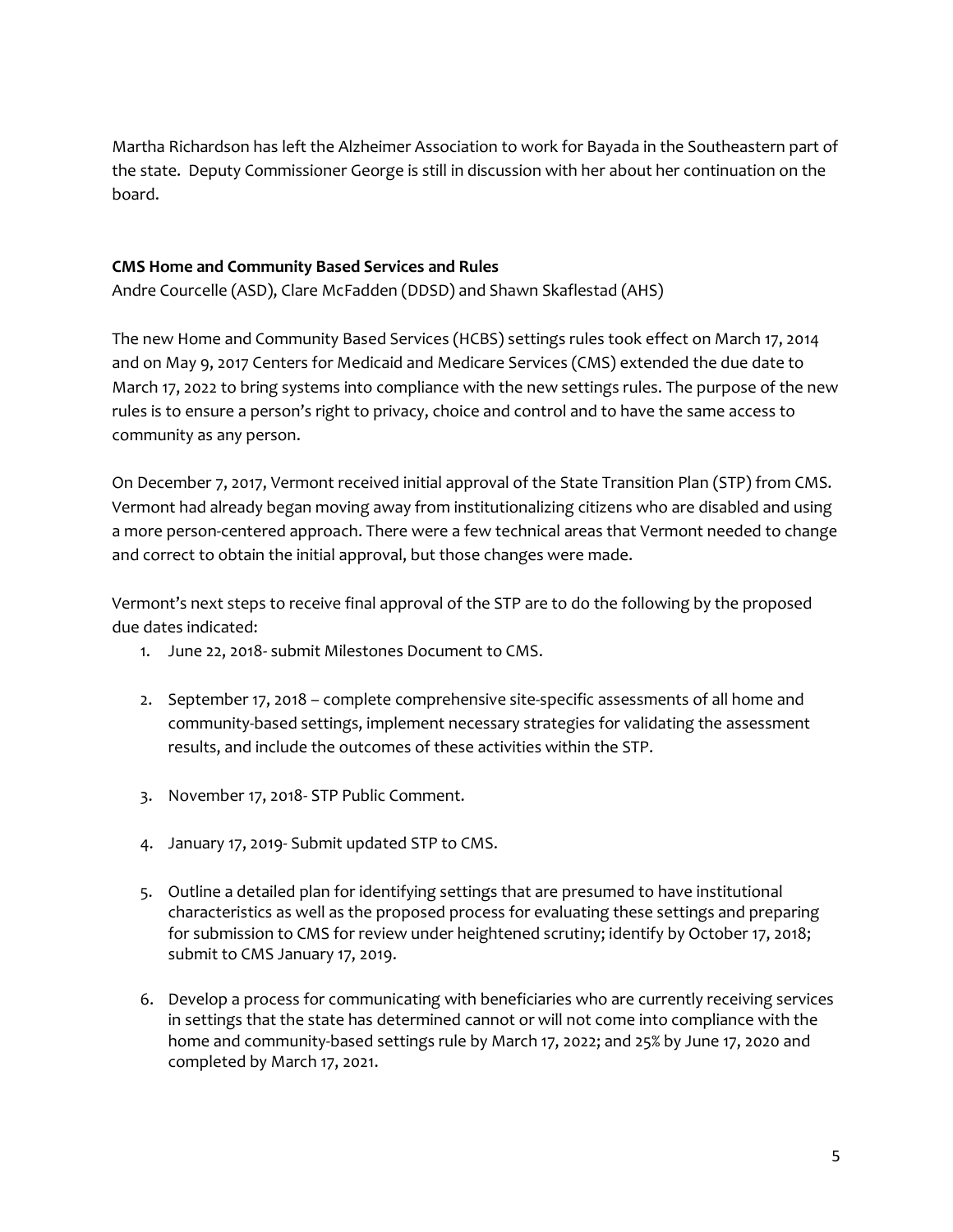7. Establish ongoing monitoring and quality assurance processes that will ensure all settings providing HCBS continue to remain fully compliant with the rule in the future. completed by March 17, 2022.

Draft remediation strategies and a corresponding timeline (milestone document) that will resolve issues that the site-specific settings assessment process and subsequent validation strategies identified by the end of the home and community-based settings rule transition period (resolved by March 17, 2022). During this process there will be conversation and decisions on how DAIL will handle settings that don't comply with the new settings rules and how to work with individuals who are living in these homes that are identified as not compliant. DAIL will have to help transition individuals to a new home if the one they live in does not comply with the new rules.

Once the 2022 date comes, the Agency will have to ensure compliance thereafter. That process will be adopted by the ongoing oversight that currently happens. Shawn will come back to the Advisory Board in either November or December to discuss the progress that has been made.

Those present also asked about the status of the State's work related to conflict free case management. This CMS rule is separate from but related to the HCBS rules. A waiver exception request to this rule was submitted by the State some time ago. CMS asked some additional questions, which were responded to, but Deputy Commissioner George has not heard much more since then. Advisory Board members requested to see the exception request that was submitted and other related correspondence between the State and CMS. Deputy Commissioner George will follow up about this. (*Post Script: Deputy Commissioner George is still following up about this. This communication did not happen directly between DAIL and CMS, but between AHS and CMS so it is taking a little time to track down, but she hopes to be able to provide this information soon*).

#### **Disability Services (DS) Update**

Clare McFadden, DDSD Director

#### *DS Payment Model:*

Work to develop a new DS payment model was started partially in response to a 2014 State Auditor's office questioning of how we oversee the payment for services rendered by the Designated Agencies. The auditor's focus was financial accountability and there were weaknesses in the current process. Since the audit, DDSD now has its own Senior Auditor and Program Consultant who is creating processes to oversee the payments with verification. Based on an agreement between the Agency of Human Services, DAIL and providers, a working group has been created to analyze how we pay the providers and to develop a new payment method that will ensure transparency and accountability and to ensure that people are receiving their authorized services.

As the process is conceived, the strengths that are currently in place will be kept while looking to create more choice in plan management, ease movement between agencies, more flexibility in services received, easier implementation of plans and creating more predictability and stability in funding to providers.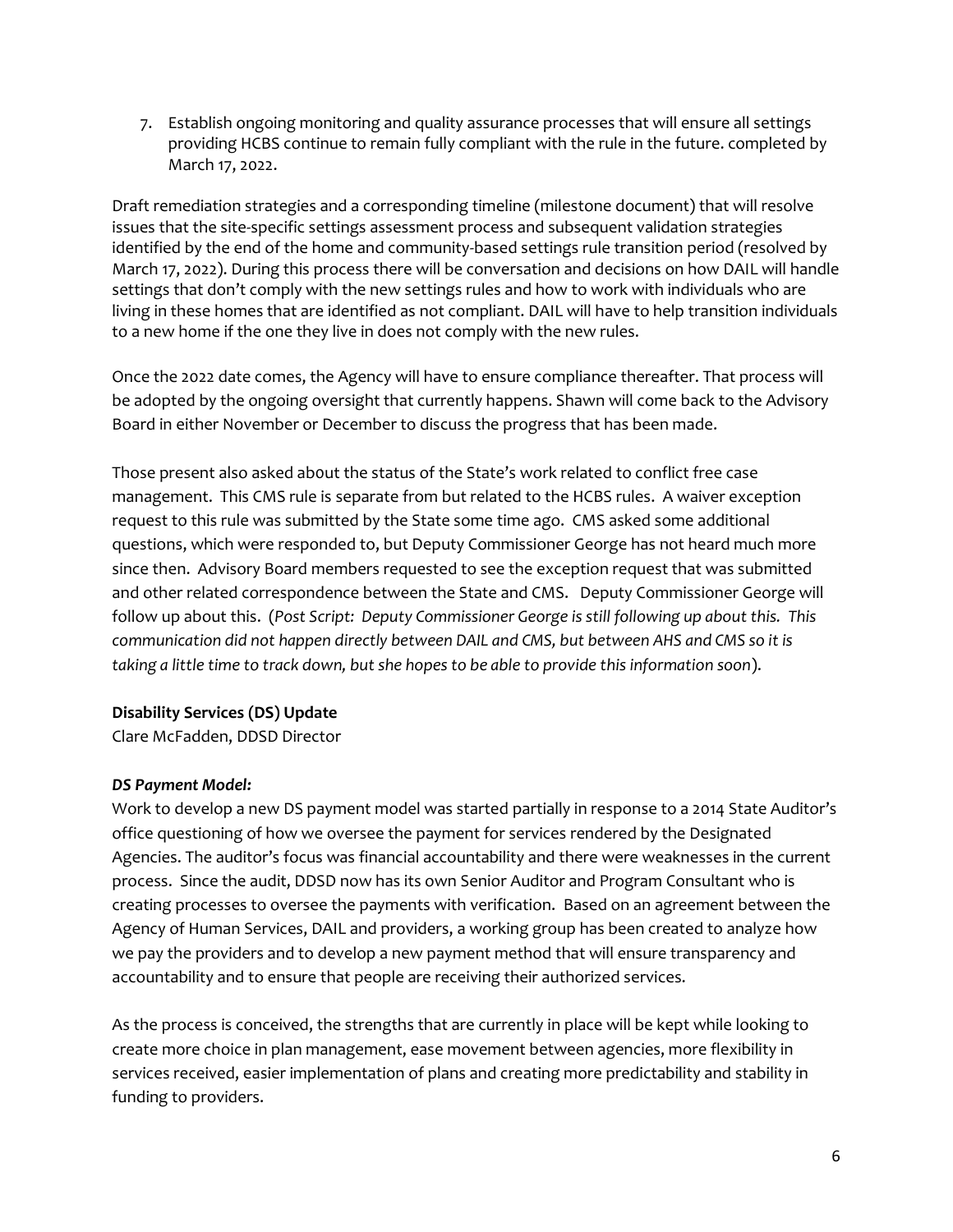During this payment reform process, there will be a rate study done to see what it actually costs providers to deliver the services. It is imperative that rates realistically reflect the cost of providing services. This exercise may feel like a fee for service, but Medicaid demands that services delivered are tracked. This is the same expectation hospitals and other health care providers have. At the same time, outcomes are being looked at as well so there is a value-based payment connection.

The tracking system the providers and DAIL are using currently, is an excel spreadsheet that worked when there was only a small amount of people being tracked. There are now approximately 3,000 people being tracked with this outdated system. The goal is that along with a new model of payment, by July 2019, there will be a better payment/tracking system in place.

#### *Children's Services:*

The Department of Mental Health (DMH) is in the midst of a children's family payment reform as well and they are working to decrease administrative burden, eliminate complex and varying programmatic requirements, deliver more predictable payments to designated agencies, provide flexibility that supports comprehensive, coordinated care and standardizing an approach for tracking population indicators, progress and outcomes. DAIL and DMH have been working together to look at children's services and how they might be better integrated. DAIL Advisory Board members were reminded of some of our prior conversations and presentations at past meetings where we discussed this topic and also invited providers from around the state to share about how they are integrating children's services at the local level. DMH has created a placeholder for DS children's services with the idea that the funds that are currently being used in DS for a child receiving both MH and DS services would be combined so the needed services they receive from the Designated Agency would be seamless. There are currently approximately 300 children that receive case management, respite and flexible family planning, if DS merges with DMH, there is the potential to make more services available. However, there is still much to consider to be sure that this merge would truly be the best step for children and families. We will continue to provide updates to the DAIL Advisory Board and other groups as developments occur.

# **Voices and Choices Self-Advocacy Conference**

Ken Gagne

On May 14 and 15, 2018 the Voices and Choices Self-Advocacy Conference took place at the Double Tree in Burlington with approximately 600 people in attendance. The conference hosted several workshops, dinner, a chance for networking and a dance at the end of the first night. This event is very well attended and sells out every year. Ken describes the experience as being at a family reunion as he catches up with old friends.

At the conference they gave out awards to people and organizations who have been identified as the ally of the year and the Theresa Wood Citizenship Award. Ken enjoyed going to the workshops,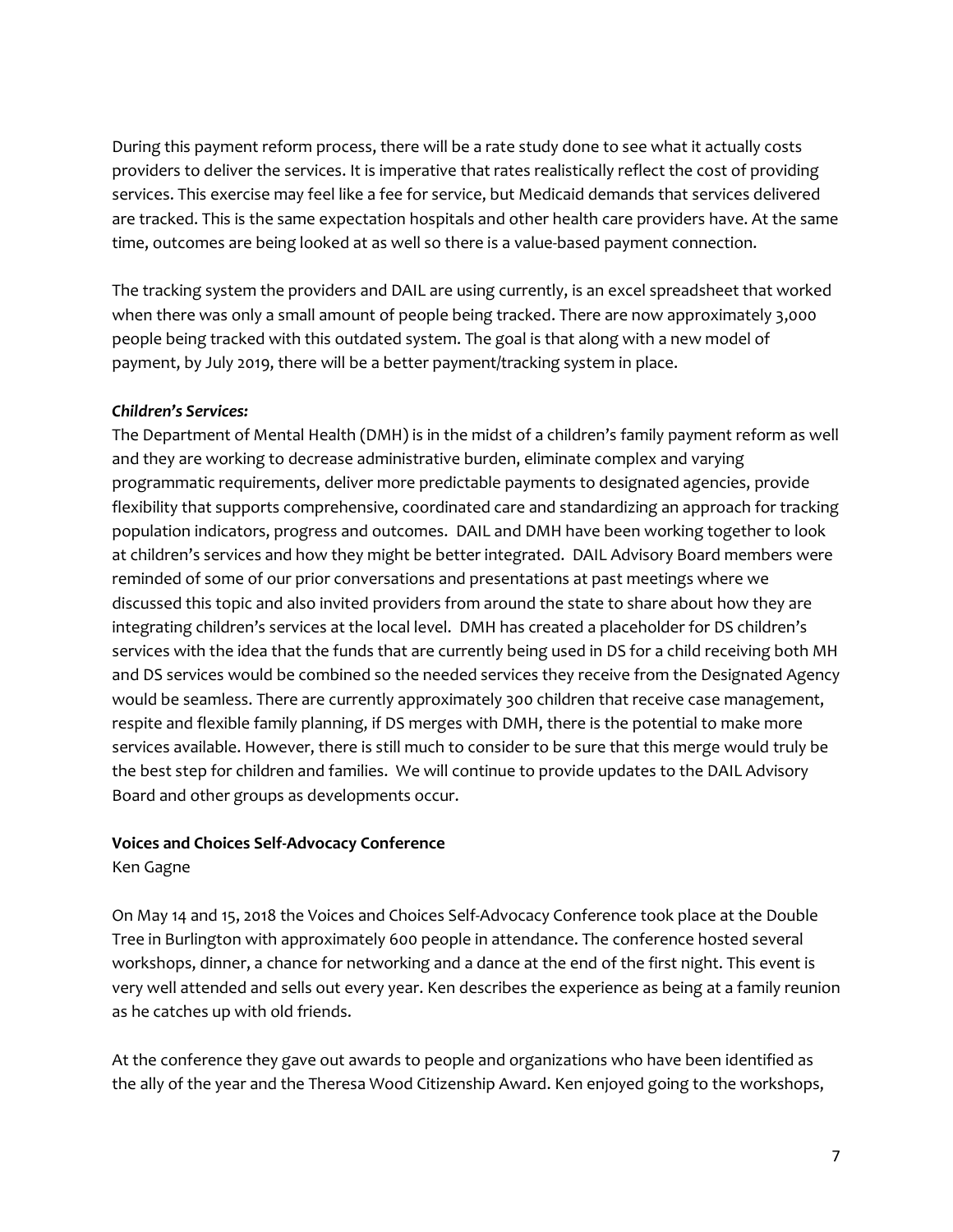his favorite being "How to be Mortgage Ready", which talked about how to own your own home with the help of the Section 8 program.

- Mr. Gagne encourages anyone who knows of individuals that might be interested in being a self-advocate to contact Karen Topper at Green Mountain Self Advocates.
- There is a national self-advocacy conference every two years and it is difficult for individuals to find funding in order to go.
- Every February there is a Disability Awareness Day at the State House.

# **Board Business**

Camille George, Deputy Commissioner and Advisory Board Members

# **Board Perspective Recruits**

September – Gini Milkey October – Ken Gagne November – Kim Fitzgerald

# **Board Member Updates**

#### **Beth Stern**

The Area Agencies on Aging are in the process of developing their area plans and public comment is part of the development of the plan. Central Vermont Area on Aging will be holding hearings on June 27 from 9-11 A.M. in Barre, Vermont. Information about the other AAA public input process can probably be found on each AAA's webpage.

#### **Ken Gagne**

The Champlain Country Club in St. Albans is hosting the Community Partners Classic golf tournament on June 15.

# **Kim Fitzgerald**

SASH sent representation to Japan in December of 2017 to talk about the SASH model.

#### **Conversation with the Commissioner**

Camille George, Deputy Commissioner

# **Residential Care Homes – follow up and discussion**

There have been several closures of residential care homes recently. Country Village, Scenic View and Twin Maples are all up for closures in the next month. Residential care homes are struggling with giving services for higher needs and not getting adequate funding for those services. Unfortunately, because of regulations, DAIL is not required to receive a lot of notice for when these facilities are closing. When DAIL does know, DAIL can provide technical assistance and consultation to the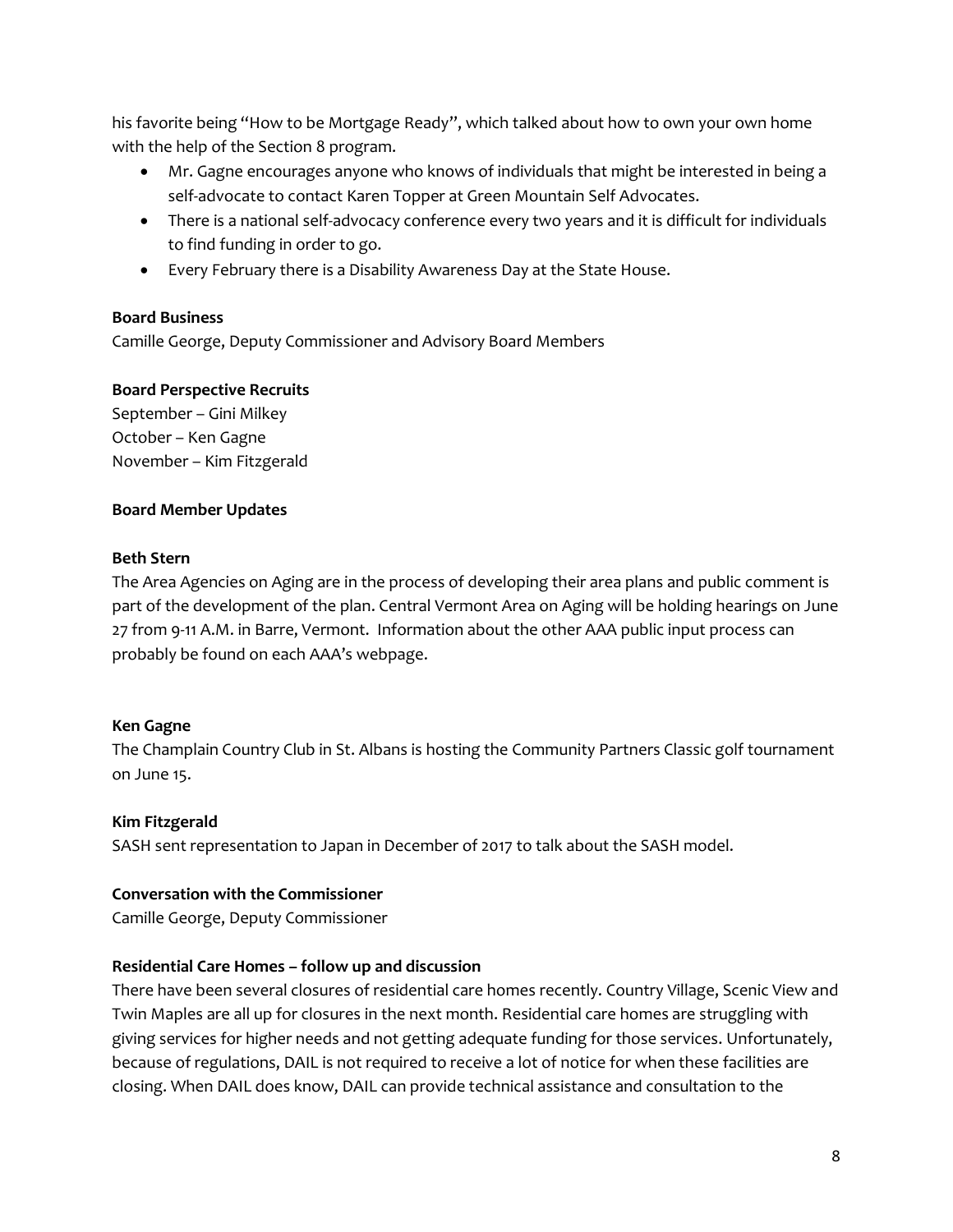residential care home operator, who is responsible to ensure appropriate discharge planning for the residents.

There are residential care homes that are in the process for opening. It was asked whether the trend is for more private pay residential care homes to be opening as compared to those that accept Medicaid. DAIL's Survey and Certification Unit (S&C, part of the Division of Licensing and Protection) might have that information because if there are 3 or more unrelated people living in a home receiving care, that home must be licensed by S &C. There are also multiple levels of licensing depending on the care being provided. Camille will follow up with S&C for more information.

Housing, for many people, is difficult to obtain. The subject is so important and broad, Deputy Commissioner George would like to invite Angus Cheney from AHS to speak to the board to discuss this topic along with Laura Pelosi from Vermont Health Care Association and possibly someone from Downstreet, in order to get a broader perspective on housing for our older population with growing care needs. Kim Fitzgerald also offered to be a resource for a future conversation about housing.

# **TBI Grant**

Vermont was awarded a grant from the Administration for Community Living focused on strengthening services and supports for people with traumatic brain injury (TBI). The TBI Grant awards up to \$150,000.00 per year for three years. Through this grant, Vermont will work with other states that have built a strong TBI infrastructure to learn from them. Vermont also commits itself to providing at least one 50% full time employee, creating an annual state plan, and a 2:1 financial match.

# **DS Retreat**

The Developmental Services (DS) retreat included people from DDSD, designated agencies and the legislature. The day was used as a time where the varied groups could review the principals in the Act and decide if the group was still in alignment, talk about whether the priorities now are the same as they were when the Act was passed and to discuss what is going well and not so well. Some common themes that arose from the day are person-centered approaches are important, and that staffing is a challenge. The group used this day to look to future directions and possible models to implement.

Clare McFadden, DDSD Director, and her staff will compile the notes and create the next steps. DDSD is committed to taking this information and using it to help guide the division's work. Once the material is pulled together, Clare will share it with the groups.

# **Budget Update**

The budget has not passed yet, but none of DAIL's part of the budget is part of the controversy. According to the media outlets, the Governor is not accepting a budget with any tax increase.

#### **Upcoming Board Topics**